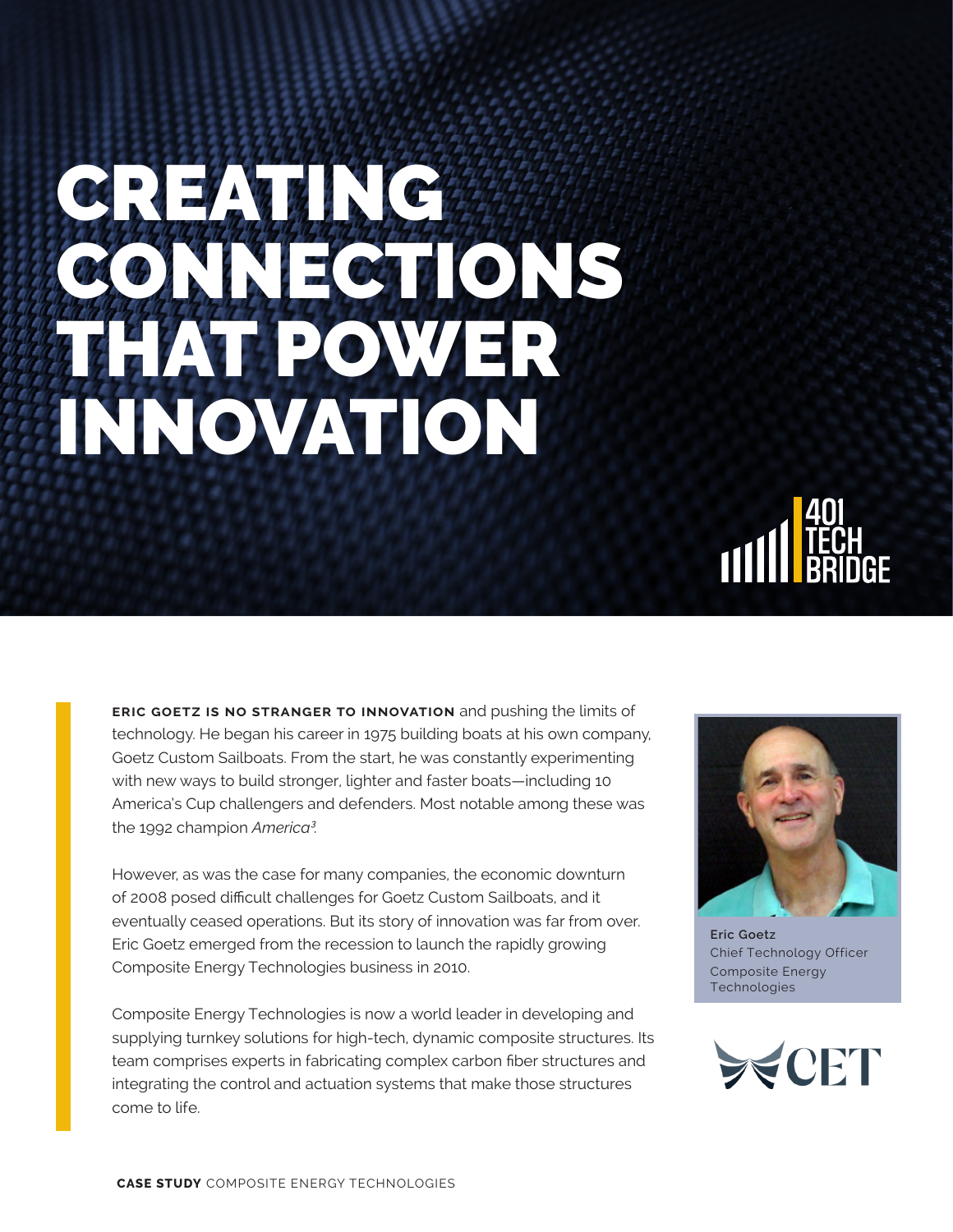## **THE JOURNEY TO SUCCESS**

At its inception, the Composite Energy Technologies team, including Eric, Chase Hogoboom and Mike Santos, knew they had to diversify beyond the retail boat industry and apply their unique skills to expand into new markets. The company's vision thus became to transform ideas from the marine industry into high-tech, dynamic composite structures across a broad range of sectors.

The company leveraged its extensive experience and expertise in composites to create new applications in industries including architectural furnishings and accessories, automotive, aeronautical and entertainment. Composite Energy Technologies also now works with defense contractors, energy generation companies and industrial businesses to engineer and build structural parts and prototypes.

As Composite Energy Technologies was working to grow the business, it received support from the Rhode Island Marine Trades Association (RIMTA), Composites Alliance of Rhode Island, the URI Business Engagement Center, Polaris MEP, and the Rhode Island Commerce Corporation. These organizations and their members, who were responsible for regularly connecting businesses like Composite Energy Technologies with the resources available to assist them, joined forces in 2019 to create 401 Tech Bridge, an economic development organization that brings manufacturers, small businesses, research and development entities, trade organizations and state and defense agencies together to collaborate in the development of new advanced materials and technologies. As a collective team, 401 Tech Bridge is able to amplify these activities and ensure that more companies have access to important resources.

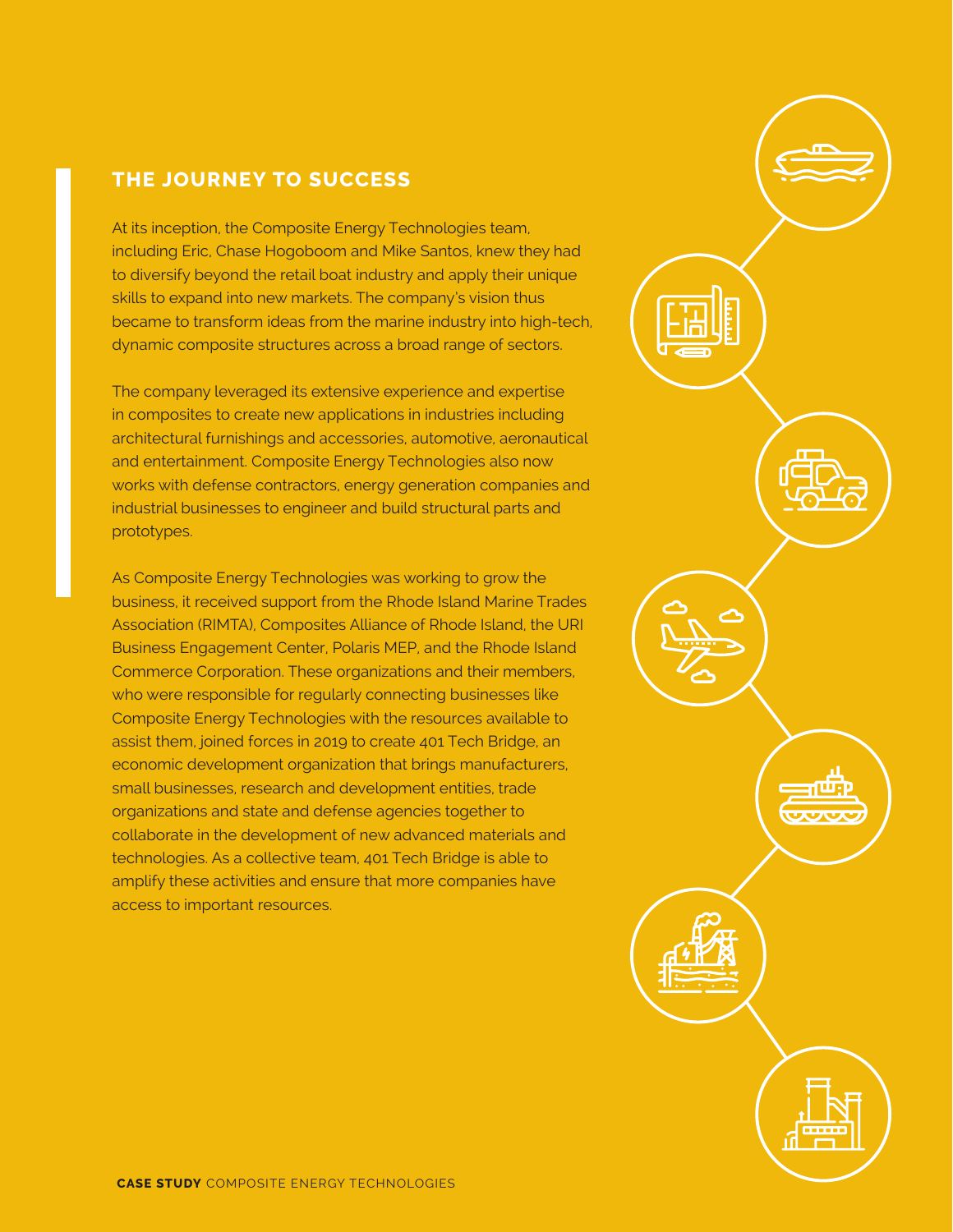## **THE BENEFITS OF A "SUPER CONNECTOR"**

The first item on the 401 Tech Bridge agenda was to show the world that Rhode Island means business. In March of 2019, it collaborated with the Office of Naval Research (ONR) and Naval Undersea Warfare Center (NUWC) Division Newport to reach out to industry to solve Naval Sea Systems Command's (NAVSEA) first-ever Prize Challenge. One of the challenges focused on researching a pressure vessel that can withstand 6,000 meters under water – which is essentially considered the depth of the ocean as it represents about 90% of its floor.

This type of pressure vessel is traditionally made out of titanium (which is very rare, expensive and hard to find in the sizes needed to make a pressure vessel). Due to experience testing composite structures at 6,000m, Composite Energy Technologies was selected as one of the prize challenge winners from more than 30 total submissions and awarded a \$250,000 grant to develop a commercially viable product.

At the 401 Tech Bridge presentation of the ONR grant, Goetz met a highlevel representative from a large Department of Defense (DoD) prime who was intrigued by the company's work and scheduled a meeting with several engineers to continue the discussion. Following that, the prime contact made Goetz aware of an upcoming Small Business Innovation Research (SBIR) grant that would be well suited to the company's area of expertise. While the first submission was not a success, it led to a subsequent introduction to the Rhode Island Procurement Technical Assistance Center (RI PTAC), a partner program of Rhode Island Commerce. PTAC Program Manager Melody Weeks helped Goetz identify further SBIR grant opportunities, learn how to write an SBIR proposal, and more. Its next attempt was successful and the firm will be engaging with URI faculty Drs. Shukla, Matos and Das on further research supported by the new SBIR award.

401 Tech Bridge continues to provide value to Composite Energy Technologies, introducing the company to an expanding ecosystem of partners to collaborate with on new grants, research and next-generation composites applications. Goetz sees the value of the 401 Tech Bridge as facilitating connection and collaboration to accelerate the journey from concept to prototype to commercialization and create new business opportunities. Long term, these connections will help to increase the advancement of new materials and technologies.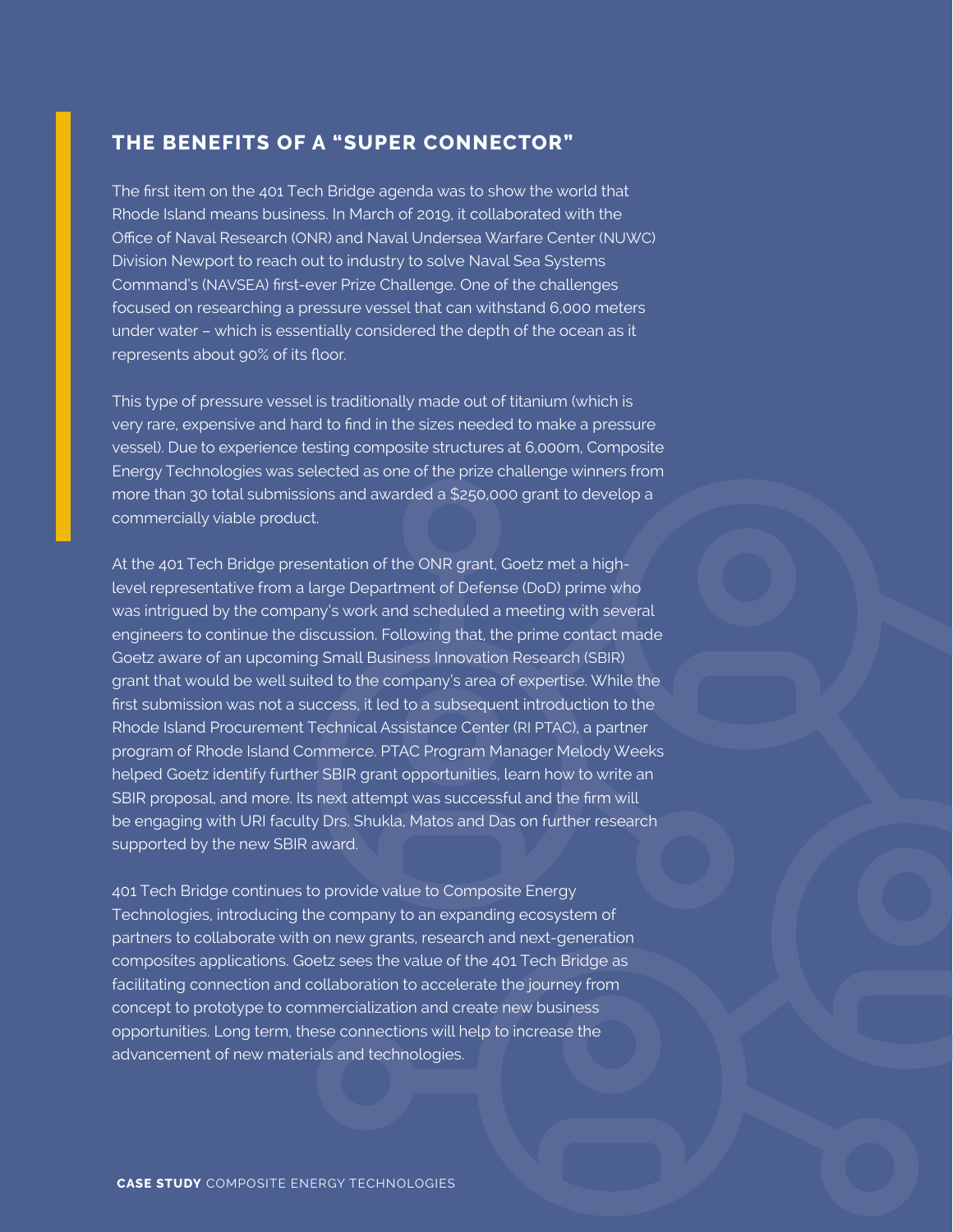# **CONNECTING THE DOTS: MAKING INNOVATIVE IDEAS A REALITY**

The power of 401 Tech Bridge is its unparalleled ability to create connections to different organizations that have specific insight/ expertise, unearth potential funding opportunities and help companies connect all the dots to make innovative ideas a reality.

"401 Tech Bridge gives smaller companies that might not have the visibility into how to work with a large government organization, for example, a fighting chance," said Eric Goetz. "There are many businesses in the region that are incredibly skilled but wouldn't be able to get into large projects on their own. 401 Tech Bridge can help them make the connections needed to overcome potential obstacles such as approved supplier lists, optimal manufacturing requirements and more."

Beyond facilitating introductions that connect innovators into the DoD and prime contractors, 401 Tech Bridge can also help companies find dual use or commercial markets for the technology they have created, enabling them to become more diversified.

*"401 Tech Bridge gives smaller companies that might not have the visibility into how to work with a large government organization, for example, a fighting chance."*

# **LOOKING AHEAD**

401 Tech Bridge is transforming a former manufacturing facility into a new 17,000-square-foot Advanced Materials and Technology Center in Portsmouth, RI, expected to open in 2021. As the first center of its kind in Rhode Island, the facility will include lab space for prototyping, testing and proof-of-concept builds; collaborative space for industry, government and academia to work with partners on design, modeling, testing and digital verification; a convertible open meeting space for presentations, training seminars, and events; and office space. Companies will be able to work with cross-functional teams to develop new ideas, and large entities can sponsor projects that leverage the expertise of small companies, universities and others.

This facility will support 401 Tech Bridge's ongoing work to accelerate innovation and the growth of three key industries in the state of Rhode Island and its surrounding region—composites, textiles and undersea technology.